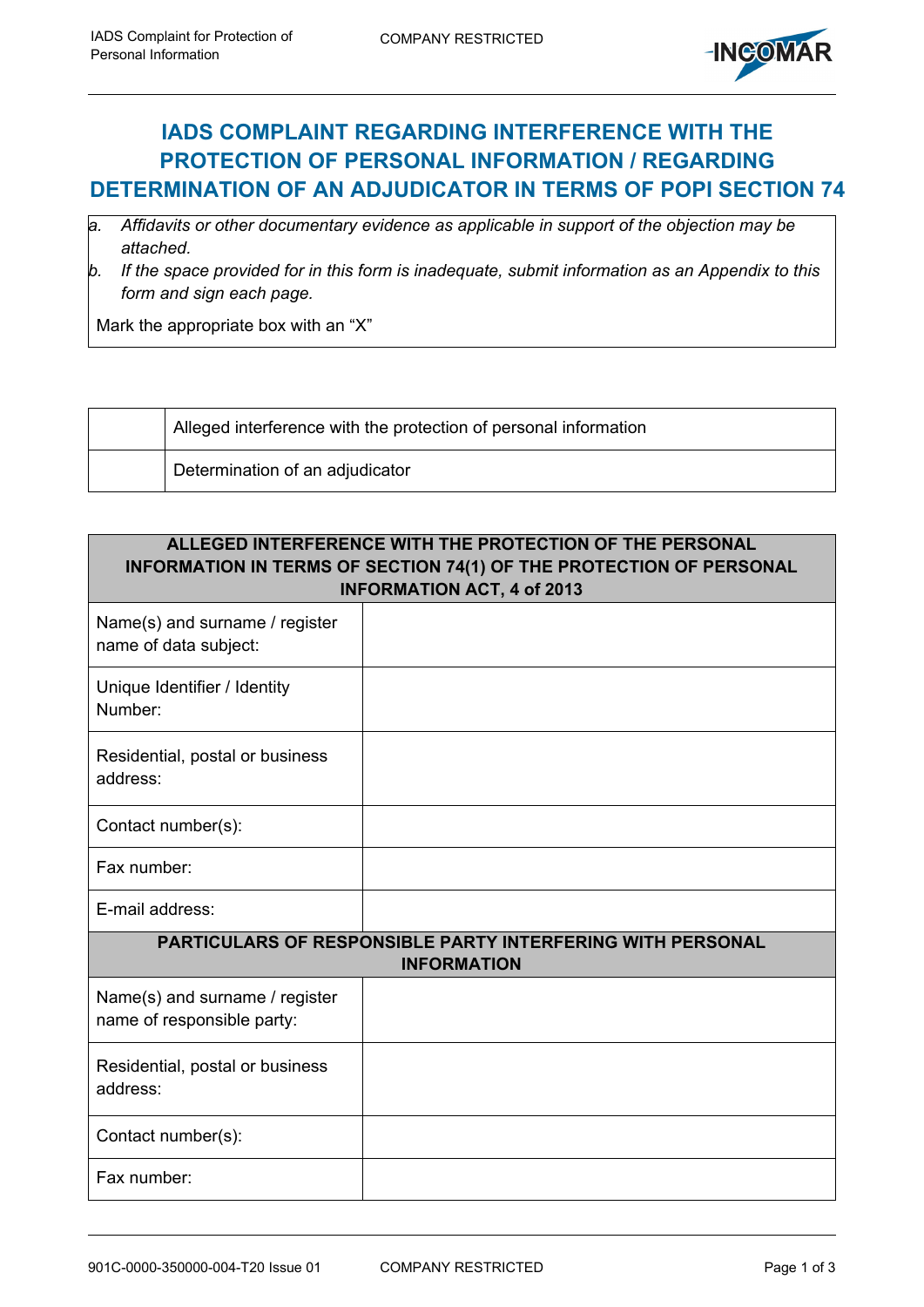

| E-mail address:                                          |                                                                                              |  |  |  |  |  |  |
|----------------------------------------------------------|----------------------------------------------------------------------------------------------|--|--|--|--|--|--|
| <b>REASON FOR COMPLAINT</b>                              |                                                                                              |  |  |  |  |  |  |
| (Please provide detailed reasons for complaint)          |                                                                                              |  |  |  |  |  |  |
|                                                          |                                                                                              |  |  |  |  |  |  |
|                                                          |                                                                                              |  |  |  |  |  |  |
|                                                          |                                                                                              |  |  |  |  |  |  |
|                                                          |                                                                                              |  |  |  |  |  |  |
|                                                          |                                                                                              |  |  |  |  |  |  |
|                                                          |                                                                                              |  |  |  |  |  |  |
|                                                          |                                                                                              |  |  |  |  |  |  |
|                                                          |                                                                                              |  |  |  |  |  |  |
|                                                          |                                                                                              |  |  |  |  |  |  |
|                                                          |                                                                                              |  |  |  |  |  |  |
|                                                          | <b>COMPLAINT REGARDING DETERMINATION OF ADJUDICATOR</b>                                      |  |  |  |  |  |  |
|                                                          | IN TERMS OF SECTION 74(2) OF THE PROTECTION OF PERSONAL<br><b>INFORMATION ACT, 4 OF 2013</b> |  |  |  |  |  |  |
| Name(s) and surname / register                           |                                                                                              |  |  |  |  |  |  |
| name of data subject:                                    |                                                                                              |  |  |  |  |  |  |
| Unique Identifier / Identity                             |                                                                                              |  |  |  |  |  |  |
| Number:                                                  |                                                                                              |  |  |  |  |  |  |
| Residential, postal or business                          |                                                                                              |  |  |  |  |  |  |
| address:                                                 |                                                                                              |  |  |  |  |  |  |
| Contact number(s):                                       |                                                                                              |  |  |  |  |  |  |
| Fax number:                                              |                                                                                              |  |  |  |  |  |  |
| E-mail address:                                          |                                                                                              |  |  |  |  |  |  |
| PARTICULARS OF ADJUDICATOR AND RESPONSIBLE PARTY         |                                                                                              |  |  |  |  |  |  |
| Name(s) and surname of<br>adjudicator:                   |                                                                                              |  |  |  |  |  |  |
| Name(s) and surname of<br>responsible party / registered |                                                                                              |  |  |  |  |  |  |
| name:                                                    |                                                                                              |  |  |  |  |  |  |